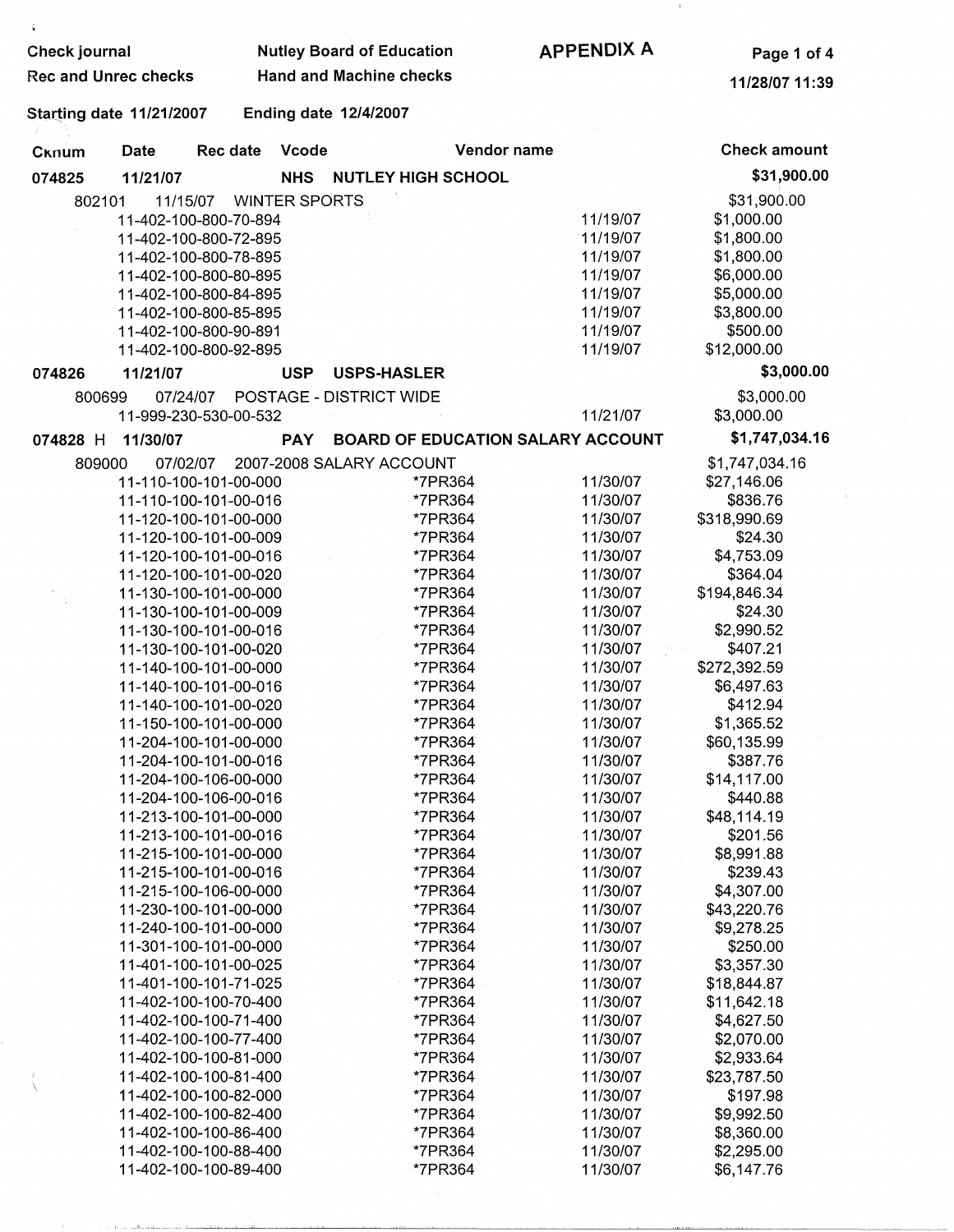| Check journal               |                                 |                         | <b>Nutley Board of Education</b> | Page 2 of 4                           |          |                     |
|-----------------------------|---------------------------------|-------------------------|----------------------------------|---------------------------------------|----------|---------------------|
| <b>Rec and Unrec checks</b> |                                 | Hand and Machine checks | 11/28/07 11:39                   |                                       |          |                     |
|                             | <b>Starting date 11/21/2007</b> |                         |                                  | <b>Ending date 12/4/2007</b>          |          |                     |
| Cruium                      | <b>Date</b>                     | Rec date                | Vcode                            | Vendor name                           |          | <b>Check amount</b> |
| 074828 H                    | 11/30/07                        |                         |                                  | PAY BOARD OF EDUCATION SALARY ACCOUNT |          | \$1,747,034.16      |
|                             | 809000                          | 07/02/07                |                                  | 2007-2008 SALARY ACCOUNT              |          | \$1,747,034.16      |
|                             |                                 | 11-403-100-101-00-000   |                                  | *7PR364                               | 11/30/07 | \$9,400.95          |
|                             |                                 | 11-999-213-100-00-000   |                                  | *7PR364                               | 11/30/07 | \$24,387.33         |
|                             |                                 | 11-999-213-100-00-016   |                                  | *7PR364                               | 11/30/07 | \$300.00            |
|                             |                                 | 11-999-213-100-21-000   |                                  | *7PR364                               | 11/30/07 | \$1,105.00          |
|                             |                                 | 11-999-216-100-28-000   |                                  | *7PR364                               | 11/30/07 | \$14,091.25         |
|                             |                                 | 11-999-216-100-29-000   |                                  | *7PR364                               | 11/30/07 | \$8,390.25          |
|                             |                                 | 11-999-217-100-00-000   |                                  | *7PR364                               | 11/30/07 | \$15,408.39         |
|                             |                                 | 11-999-217-100-00-016   |                                  | *7PR364                               | 11/30/07 | \$77.66             |
|                             |                                 | 11-999-218-104-00-000   |                                  | *7PR364                               | 11/30/07 | \$45,897.25         |
|                             |                                 | 11-999-218-105-00-000   |                                  | *7PR364                               | 11/30/07 | \$6,107.50          |
|                             |                                 | 11-999-218-105-00-016   |                                  | *7PR364                               | 11/30/07 | \$85.05             |
|                             |                                 | 11-999-219-104-00-000   |                                  | *7PR364                               | 11/30/07 | \$46,710.65         |
|                             |                                 | 11-999-221-102-10-000   |                                  | *7PR364                               | 11/30/07 | \$5,150.79          |
|                             |                                 | 11-999-221-104-00-000   |                                  | *7PR364                               | 11/30/07 | \$10,461.44         |
|                             |                                 | 11-999-221-105-10-000   |                                  | *7PR364                               | 11/30/07 | \$5,383.33          |
|                             |                                 | 11-999-221-105-10-016   |                                  | *7PR364                               | 11/30/07 | \$423.40            |
|                             |                                 | 11-999-222-100-00-000   |                                  | *7PR364                               | 11/30/07 | \$27,685.40         |
|                             |                                 | 11-999-222-100-00-016   |                                  | *7PR364                               | 11/30/07 | \$150.00            |
|                             |                                 | 11-999-222-100-26-000   |                                  | *7PR364                               | 11/30/07 | \$2,739.33          |
|                             |                                 | 11-999-230-100-16-000   |                                  | *7PR364                               | 11/30/07 | \$294.58            |
|                             |                                 | 11-999-230-100-17-000   |                                  | *7PR364                               | 11/30/07 | \$29,794.22         |
|                             |                                 | 11-999-230-100-17-016   |                                  | *7PR364                               | 11/30/07 | \$470.45            |
|                             |                                 | 11-999-240-103-00-000   |                                  | *7PR364                               | 11/30/07 | \$56,984.55         |
|                             |                                 | 11-999-240-104-00-000   |                                  | *7PR364                               | 11/30/07 | \$28,269.88         |
|                             |                                 | 11-999-240-104-00-017   |                                  | *7PR364                               | 11/30/07 | \$25.00             |
|                             |                                 | 11-999-240-105-00-000   |                                  | *7PR364                               | 11/30/07 | \$32,101.42         |
|                             |                                 | 11-999-240-105-00-016   |                                  | *7PR364                               | 11/30/07 | \$282.27            |
|                             |                                 | 11-999-251-100-00-000   |                                  | *7PR364                               | 11/30/07 | \$26,426.04         |
|                             |                                 | 11-999-252-100-00-000   |                                  | *7PR364                               | 11/30/07 | \$9,667.32          |
|                             |                                 | 11-999-261-100-00-000   |                                  | *7PR364                               | 11/30/07 | \$17,837.05         |
|                             |                                 | 11-999-261-100-00-029   |                                  | *7PR364                               | 11/30/07 | \$540.18            |
|                             |                                 | 11-999-262-100-00-000   |                                  | *7PR364                               | 11/30/07 | \$64,800.75         |
|                             |                                 | 11-999-262-100-00-016   |                                  | *7PR364                               | 11/30/07 | \$3,414.38          |
|                             |                                 | 11-999-262-100-00-029   |                                  | *7PR364                               | 11/30/07 | \$7,227.94          |
|                             |                                 | 11-999-262-100-21-000   |                                  | *7PR364                               | 11/30/07 | \$16,283.76         |
|                             |                                 | 11-999-262-100-22-000   |                                  | *7PR364                               | 11/30/07 | \$3,020.48          |
|                             |                                 | 11-999-270-108-00-000   |                                  | *7PR364                               | 11/30/07 | \$30,287.29         |
|                             |                                 | 11-999-270-109-00-000   |                                  | *7PR364                               | 11/30/07 | \$3,954.41          |
|                             |                                 | 11-999-270-109-27-000   |                                  | *7PR364                               | 11/30/07 | \$2,362.41          |
|                             |                                 | 20-214-100-101-00-000   |                                  | *7PR364                               | 11/30/07 | \$20,641.45         |
|                             |                                 | 20-214-100-101-00-016   |                                  | *7PR364                               | 11/30/07 | \$377.25            |
|                             |                                 | 20-214-100-106-00-000   |                                  | *7PR364                               | 11/30/07 | \$8,927.50          |
|                             |                                 | 20-214-100-106-00-016   |                                  | *7PR364                               | 11/30/07 | \$325.65            |
|                             |                                 | 20-231-100-101-00-000   |                                  | *7PR364                               | 11/30/07 | \$4,356.75          |
|                             |                                 | 20-241-100-101-00-000   |                                  | *7PR364                               | 11/30/07 | \$812.00            |
|                             |                                 | 20-241-221-103-00-000   |                                  | *7PR364                               | 11/30/07 | \$100.00            |
|                             |                                 | 20-262-200-104-00-000   |                                  | *7PR364                               | 11/30/07 | \$200.00            |
| Ŋ                           |                                 | 20-270-100-101-00-000   |                                  | *7PR364                               | 11/30/07 | \$3,069.15          |
|                             |                                 | 20-280-218-104-22-000   |                                  | *7PR364                               | 11/30/07 | \$25.00             |
|                             |                                 | 50-910-310-110-00-000   |                                  | *7PR364                               | 11/30/07 | \$12,024.80         |
|                             |                                 | 50-910-310-110-00-016   |                                  | *7PR364                               | 11/30/07 | \$173.00            |
|                             |                                 | 50-910-310-110-00-017   |                                  | *7PR364                               | 11/30/07 | \$403.88            |

 $\mathbf{1}$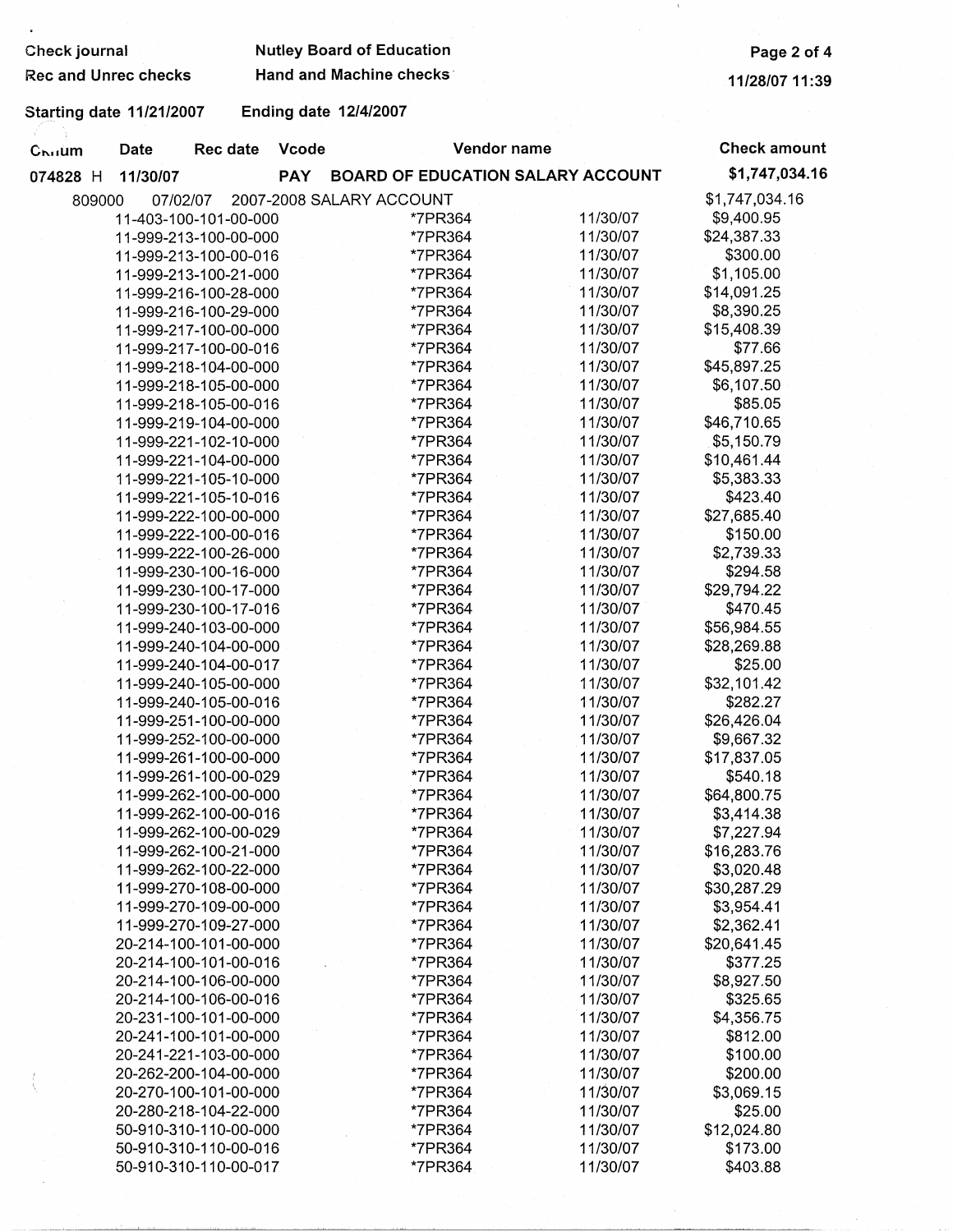| Check journal<br>Rec and Unrec checks |                           |                                                                                     | <b>Nutley Board of Education</b><br><b>Hand and Machine checks</b> | Page 3 of 4<br>11/28/07 11:39                             |                                  |                                                           |
|---------------------------------------|---------------------------|-------------------------------------------------------------------------------------|--------------------------------------------------------------------|-----------------------------------------------------------|----------------------------------|-----------------------------------------------------------|
| <b>Starting date 11/21/2007</b>       |                           |                                                                                     |                                                                    | <b>Ending date 12/4/2007</b>                              |                                  |                                                           |
| $C_{\mathbf{b} \cdot \mathbf{d}}$ um  | Date                      | Rec date Vcode                                                                      |                                                                    | Vendor name                                               |                                  | <b>Check amount</b>                                       |
| 074828 H 11/30/07                     |                           |                                                                                     | <b>PAY</b>                                                         | <b>BOARD OF EDUCATION SALARY ACCOUNT</b>                  |                                  | \$1,747,034.16                                            |
| 809000                                |                           | 07/02/07<br>55-990-320-100-00-000<br>55-990-320-104-00-000<br>55-990-320-105-00-000 |                                                                    | 2007-2008 SALARY ACCOUNT<br>*7PR364<br>*7PR364<br>*7PR364 | 11/30/07<br>11/30/07<br>11/30/07 | \$1,747,034.16<br>\$17,730.46<br>\$3,333.33<br>\$1,541.67 |
| 074829 H 11/27/07                     |                           |                                                                                     |                                                                    | BOES BOARD OF EDUCATION SALARY ACCOUNT                    |                                  | \$34,187.04                                               |
| 800249                                |                           | 07/02/07<br>11-999-291-220-00-000<br>50-910-310-220-00-000<br>55-990-320-220-00-000 |                                                                    | FICA & MEDC. TAXES                                        | 11/27/07<br>11/27/07<br>11/27/07 | \$34,187.04<br>\$31,493.69<br>\$964.03<br>\$1,729.32      |
| 074830 H 11/27/07                     |                           |                                                                                     |                                                                    | BOES BOARD OF EDUCATION SALARY ACCOUNT                    |                                  | \$95,264.31                                               |
| 8JO031                                | 11/27/07<br>$10-01 - - -$ |                                                                                     |                                                                    | 141/101                                                   | 11/27/07                         | \$95,264.31<br>\$95,264.31                                |
| 074831                                | 11/27/07                  |                                                                                     |                                                                    | CARE CAREFREE BUS TOURS, INC.                             |                                  | \$800.00                                                  |
| 802087                                |                           | 11/14/07<br>11-999-240-800-01-891                                                   | <b>COLLEGE VISIT</b>                                               |                                                           | 11/27/07                         | \$800.00<br>\$800.00                                      |
| 074832                                | 11/27/07                  |                                                                                     |                                                                    | NEWY NEW YORK CITY BALLET                                 |                                  | \$270.00                                                  |
| 802038                                | 11/12/07                  | 11-190-100-800-01-891                                                               |                                                                    | <b>HUMANITIES FIELD TRIP</b>                              | 11/27/07                         | \$270.00<br>\$270.00                                      |
| 074833                                | 12/04/07                  |                                                                                     |                                                                    | MA7 ALAMO; MARIA                                          |                                  | \$715.90                                                  |
| 802113                                |                           | 11/15/07<br>11-999-230-585-16-582                                                   |                                                                    | <b>BOARD MEMBER CONF. EXPENSES</b>                        | 11/27/07                         | \$715.90<br>\$715.90                                      |
| 074834                                | 12/04/07                  |                                                                                     | AF3                                                                | <b>FRANNICOLA; ANGELO</b>                                 |                                  | \$1,019.79                                                |
| 802118                                |                           | 11-999-230-585-16-582                                                               |                                                                    | 11/15/07 BOARD MEMBER CONF. EXPENSES                      | 11/27/07                         | \$1,019.79<br>\$1,019.79                                  |
| 074835                                | 12/04/07                  |                                                                                     | JK2                                                                | <b>KUCHTA; JAMES</b>                                      |                                  | \$1,034.63                                                |
| 802117                                |                           | 11-999-230-585-16-582                                                               |                                                                    | 11/15/07 BOARD MEMBER CONF. EXPENSES                      | 11/27/07                         | \$1,034.63<br>\$1,034.63                                  |
| 074836                                |                           | 12/04/07 12/04/07                                                                   | JZ                                                                 | ZARRA; JOSEPH                                             |                                  | \$0.00                                                    |
| 802116                                |                           | 11-999-230-590-17-596                                                               |                                                                    | 11/15/07 SUPT.OFF. TRAVEL/CONF EXPENSES                   | 11/27/07                         | \$0.00<br>\$151.60                                        |

 $\epsilon$ 

 $\pm 1$